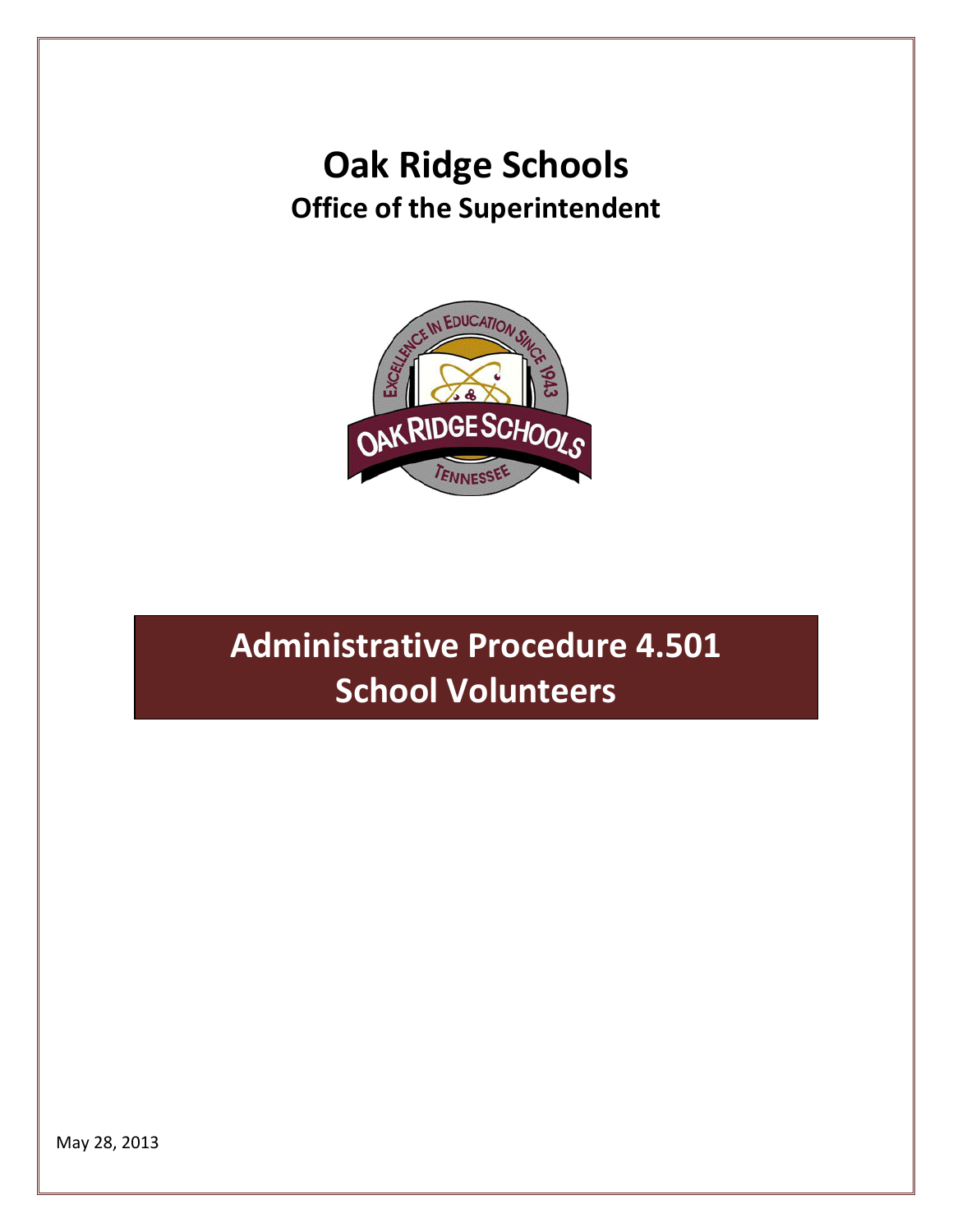Oak Ridge Schools is committed to providing a safe school environment for all students and staff and to continue to maintain high-levels of volunteerism in the district. As part of this commitment, the district has differing requirements for all volunteers. Requirements for volunteers shall be based upon specific volunteer service levels.

Volunteers approved for volunteer service for the district must receive permission from principals or other administrative personnel prior to providing service to the district.

## A. VOLUNTEER SERVICE LEVELS

Level 1 General Volunteers – have no direct or extended contact with students. Examples of general volunteers include, but are not limited to, speakers, program guests, daytime field trip chaperones who accompany school personnel on local field trips, judges of student competitions, occasional classroom visitors, or fundraising event participants.

Level 2 Monitored Volunteers – have direct and/or extended contact with students, during and after school hours, in the presence and under supervision of district personnel. Examples of monitored volunteers include, but are not limited to, room parents, class readers, front door reception workers and office volunteers.

Level 3 Unmonitored Volunteers – have direct and/or extended contact with students, both during and after school hours, without the presence and direct supervision of district personnel. Examples of unmonitored volunteers include, but are not limited to, overnight chaperones, athletic coaches, one-on-one tutors or mentors, group mentors, and individuals who assist teachers sponsoring student extra-curricular activities.

The Superintendent shall periodically review the specific standards for approving prospective volunteers.

#### B. APPLICATION AND CRIMINAL BACKGROUND CHECK REQUIREMENTS FOR VOLUNTEERS

Level 1 General Volunteers – Volunteers serving occasionally in a highly public setting with little or no direct contact with students and who are under constant supervision by Oak Ridge personnel will not be required to complete a volunteer application or a criminal background check.

Level 2 Monitored Volunteers – Regular volunteers with student contact under constant supervision of Oak Ridge personnel must complete a volunteer application and a confidentiality agreement acknowledging FERPA (student confidentiality) requirements prior to serving as a volunteer.

Level 3 Unmonitored Volunteers – Unmonitored volunteers will be required to (1) complete a volunteer application and confidentiality agreement which must be submitted to the school department prior to serving as a volunteer and (2) complete the same criminal background check required of employees and be cleared by Human Resources prior to serving as a volunteer. Prospective volunteers who refuse to submit to the required application and confidentiality and criminal background check shall not provide volunteer services.

The costs for criminal background checks required for unmonitored Level 3 volunteers will be borne by the district.

May 28, 2013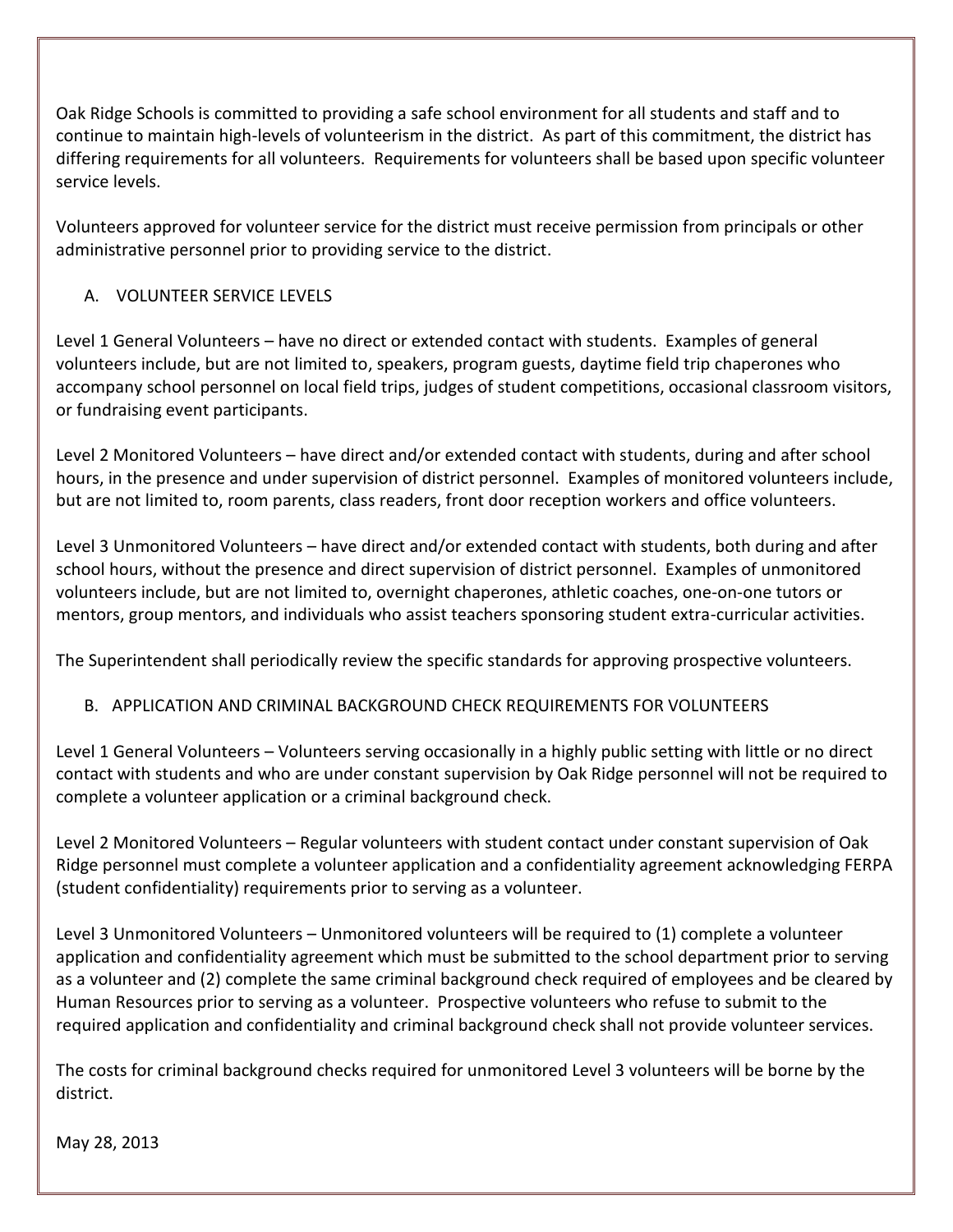The ORS Human Resources department will maintain the records of volunteer criminal background checks just as they do for employees.

Social Security numbers will be safeguarded and will not be included on information that is shared with the schools or departments. However, the information obtained from these searches include public records from across the nation. Because of this, ORS cannot guarantee that the information is confidential. If an individual is concerned that a criminal background check will reveal something that they do not want disclosed, they should not volunteer for Level 3 work. ORS will not disclose results to any member of the public unless required by law to do so, but Tennessee law does require disclosure of most government records to members of the public upon written request.

#### Criminal background check results

Prospective volunteers who have pending charges or who have been convicted of child abuse/neglect against a child, of selling drugs to or of committing any criminal offense involving a minor will not be eligible to serve as a volunteer. Additionally, prospective volunteers who have pending charges or who have been convicted of committing any of the following offenses will not be eligible to serve as a volunteer: aggravated child abuse and neglect, aggravated rape, aggravated sexual battery, aggravated spousal rape, spousal rape and spousal sexual battery, incest, rape, rape of a child, sexual battery by an authority figure, sexual battery, and statutory rape.

Individual circumstances may be considered prior to preventing an individual from providing volunteer services based on committing offenses other than those listed above. Criminal background checks indicating criminal convictions shall be reviewed by the Superintendent of Schools to determine if a cause for concern exists for the safety of the students, employees, and/or property of the ORS. The applicant shall be provided an opportunity to view the report and, if applicable, dispute the accuracy of the information. Upon verification of the results, the Superintendent of Schools shall make a final decision. Oak Ridge Schools reserves the right to declare a volunteer ineligible at any time and for any reason allowed by law.

There will be no appeal procedure since there is no legal right to volunteer; the schools can always refuse volunteer work absent discrimination on the basis of race, color, religion, national origin, age, sex and disability. However, the prospective volunteer can certainly talk with the Superintendent if the prospective volunteer has any questions.

Volunteers who are arrested and/or convicted of any crime during the time in which they have been approved to provide volunteer services must immediately report the arrest and/or conviction to the Principal/Administrator. Failure to report promptly may result in being disqualified as a volunteer. Volunteers may be removed from volunteer activities or reassigned based on initial and updated criminal background checks.

## C. DOCUMENTATION OF VOLUNTEER SERVICES

All volunteers, including general volunteers, must sign in and out at their school/department location, present appropriate identification when requested, and wear some form of identification when providing their volunteer service.

May 28, 2013